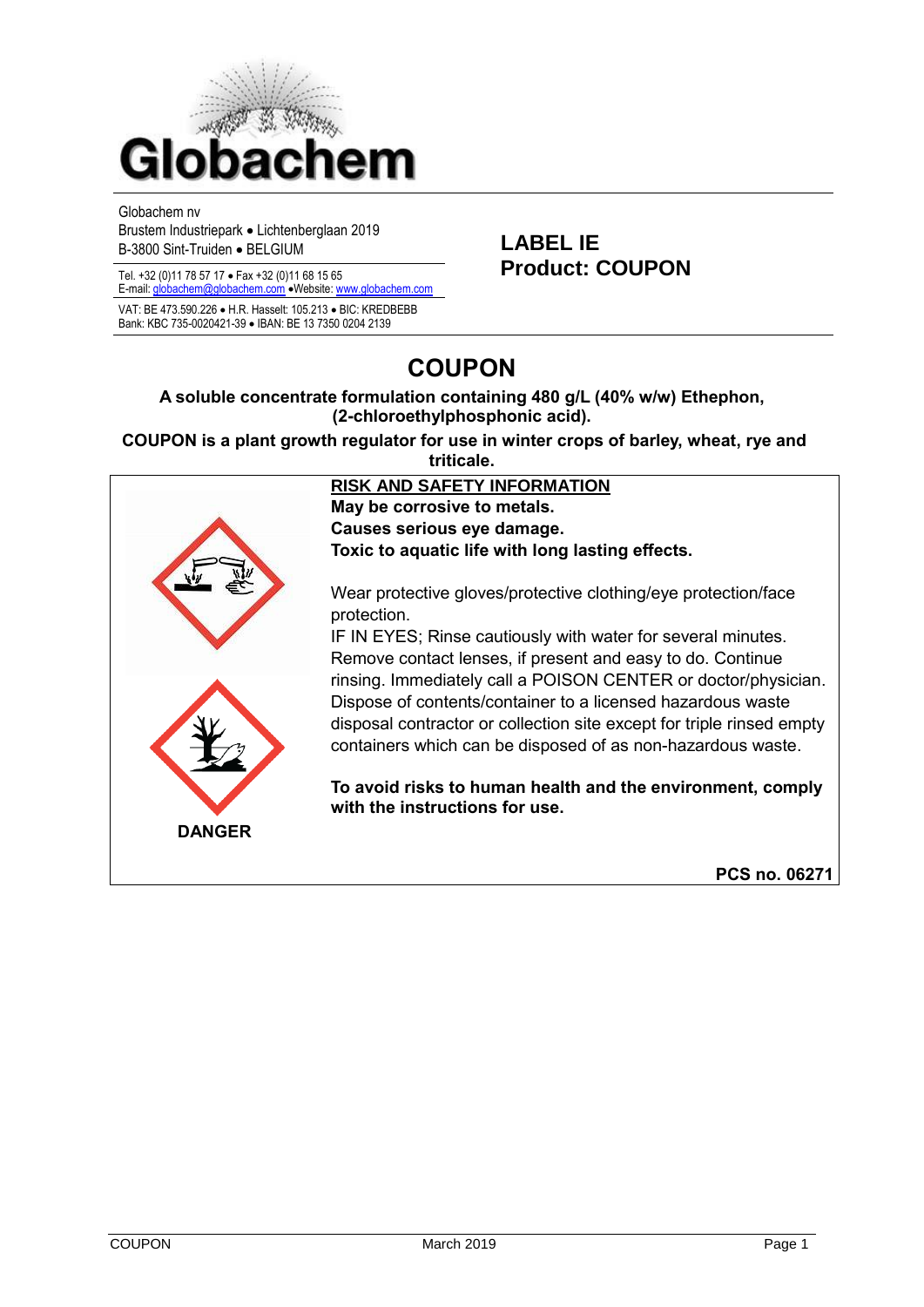

#### **IMPORTANT INFORMATION**

FOR PROFESSIONAL USE ONLY AS AN AGRICULTURAL PLANT GROWTH REGULATOR

| Crop                  | Maximum<br>individual dose<br>(L/ha) | <b>Maximum Total</b><br><b>Dose</b><br>(L/ha) | Latest time of application                       |
|-----------------------|--------------------------------------|-----------------------------------------------|--------------------------------------------------|
| Winter wheat          | 0.75                                 | 0.75                                          | Before flag leaf sheath opening<br>stage (GS 47) |
| Triticale             | 1.0                                  | 1.0                                           | Before flag leaf sheath opening<br>stage (GS 47) |
| Winter barley and rye | 1.0                                  | 1.0                                           | Before first awns visible stage<br>(GS 49)       |

**READ THE LABEL BEFORE USE. USING THIS PRODUCT IN A MANNER THAT IS INCONSISTENT WITH THE LABEL MAY BE AN OFFENCE. FOLLOW THE CODE OF PRACTICE FOR USING PLANT PROTECTION PRODUCTS.**

#### **FOR PROFESSIONAL USE ONLY**

For 24 hour emergency information contact Globachem n.v. Telephone: +32 11 78 57 17

### **Contents:**

**1 L ℮**

**GLOBACHEM NV** Brustem Industriepark- Lichtenberglaan 2019 B-3800 Sint-Truiden - Belgium Tel: +32 11 78 57 17 - Fax: +32 11 68 15 65 E-mail: [globachem@globachem.com](mailto:globachem@globachem.com) Web: [www.globachem.com](http://www.globachem.com/)

**Registration holder:** 

**Batch No: see bottle**

## **SAFETY PRECAUTIONS**

#### **OPERATOR PROTECTION**

This product contains an anticholinesterase organophosphorus compound and must not be used by those under medical advice NOT to work with such compounds.

WEAR SUITABLE PROTECTIVE GLOVES AND FACE PROTECTION (FACE SHIELD) when handling the concentrate.

WEAR SUITABLE PROTECTIVE GLOVES when handling contaminated surfaces.

WASH CONCENTRATE from skin or eyes immediately.

AVOID ALL CONTACT BY MOUTH.

WHEN USING DO NOT EAT, DRINK OR SMOKE.

WASH HANDS AND EXPOSED SKIN before eating and drinking and after work.

#### **ENVIRONMENTAL PROTECTION**

Do not contaminate water with the product or its container. (Do not clean application equipment near surface water. Avoid contamination via drains from farmyards and roads).

#### **STORAGE AND DISPOSAL**

KEEP IN ORIGINAL CONTAINER tightly closed in a safe place.

WASH OUT CONTAINER THOROUGHLY, empty washings into spray tank and dispose of safely.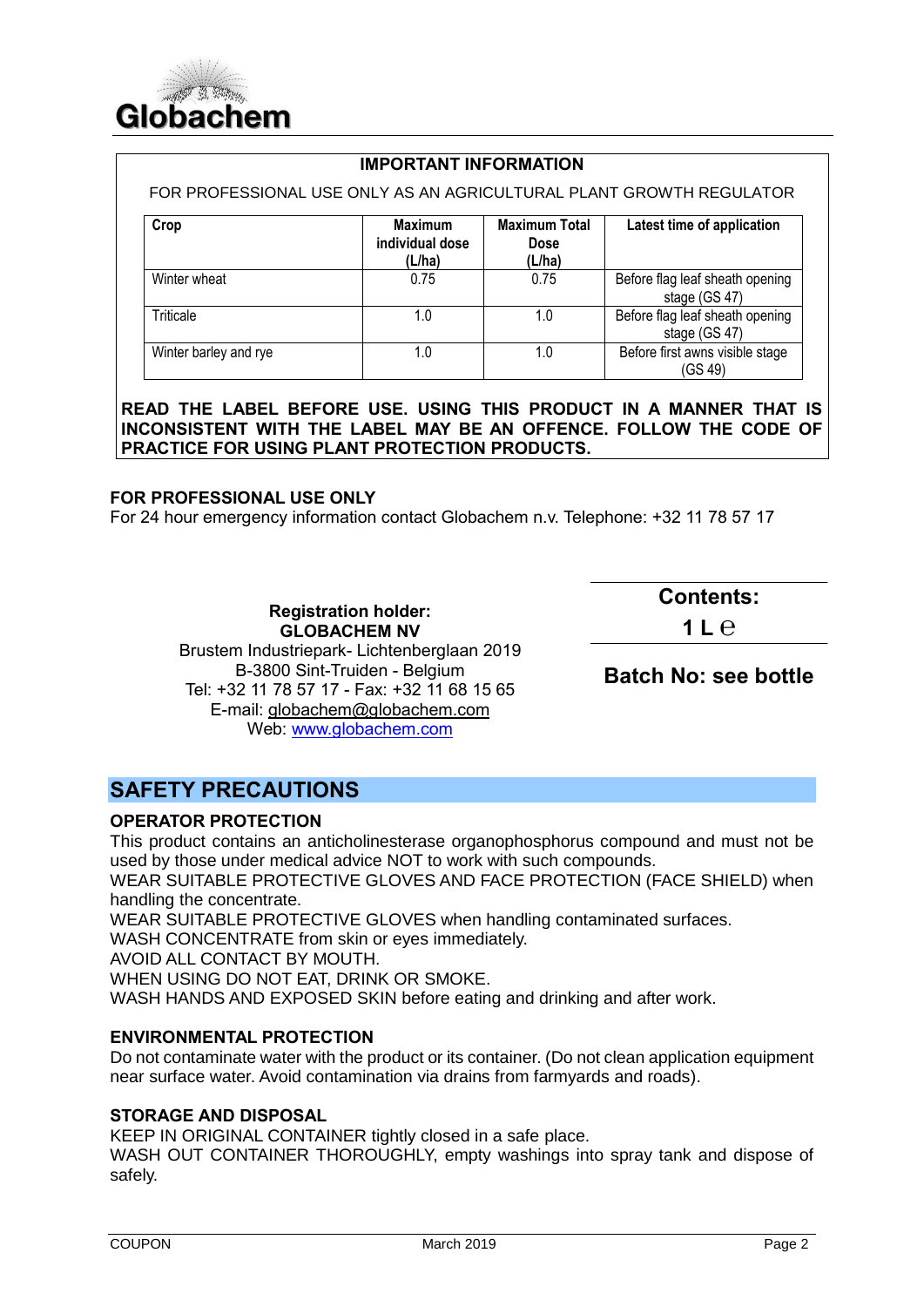

RINSE CONTAINER THOROUGHLY by using an integrated pressure rinsing device or manually rinsing three times. Add washings to sprayer at time of filling and dispose of safely. Triple rinsed containers should be punctured to prevent re-use and may be disposed of by an authorised contractor or at a municipal waste recycling site.

## **DIRECTIONS FOR USE**

IMPORTANT: This information is approved as part of the Product Label. All instructions within this section must be read carefully in order to obtain safe and successful use of this product.

#### **GENERAL INFORMATION**

Coupon plant growth regulator reduces straw length and gives greater resistance to lodging and aids harvesting of winter varieties of barley, wheat, rye and triticale. The full benefit of Coupon treatment will only be obtained on crops which have received adequate inputs (e.g. fertilizer and fungicides).

The best response to Coupon plant growth regulator is obtained when the crop is growing vigorously. Apply Coupon plant growth regulator before lodging has started. It is recommended that only crops grown under conditions of high fertility and, therefore, at risk from lodging, should be treated with Coupon plant growth regulator. Thin crops and particularly those on soils of low fertility are less likely to lodge, and in addition such crops of winter wheat may ripen prematurely.

#### **RESTRICTIONS**

Stress factors reduce crop growth and may also lead to secondary tillering and small grains. Coupon plant growth regulator if used under stress conditions may lead to these effects being more pronounced, particularly on spring barley.

Cereals can be susceptible to drought stress. Do not spray when the soil is very dry.

Do not use within 10 days of any herbicide or liquid fertilizer treatment.

Do not spray crops heavily diseased or suffering from pest damage, nutrient deficiency or herbicide stress.

Do not spray during cold weather or periods of night frost.

Do not spray where crop is wet or rain is imminent.

Avoid overlapping spray bouts.

Avoid drift of spray to adjoining crops.

Wash sprayer and mixing vessels with plenty of clean water.

Do not re use container for any purpose.

#### **CROP SPECIFIC INFORMATION**

Use on winter varieties of barley, wheat, rye and triticale.

**WINTER BARLEY:** Coupon can be applied to winter barley from the 'second node detectable' stage of crop growth up to before 'first awns just visible' stage (GS 32 -49). The greatest resistance to lodging is achieved by treatment at the 'flag leaf just visible' stage of crop growth (GS 37).

**High Lodging Risk Crops**: For the greatest resistance to lodging use a sequential treatment of an approved formulation containing chlormequat followed by Coupon. Apply chlormequat according to manufacturers' label instructions followed by Coupon at 0.75 L/ha from the 'flag leaf just visible' stage of crop growth up to before 'first awns just visible' stage (GS 37-49). The optimum time for Coupon application is at the 'flag leaf just visible' stage of crop growth (GS 37).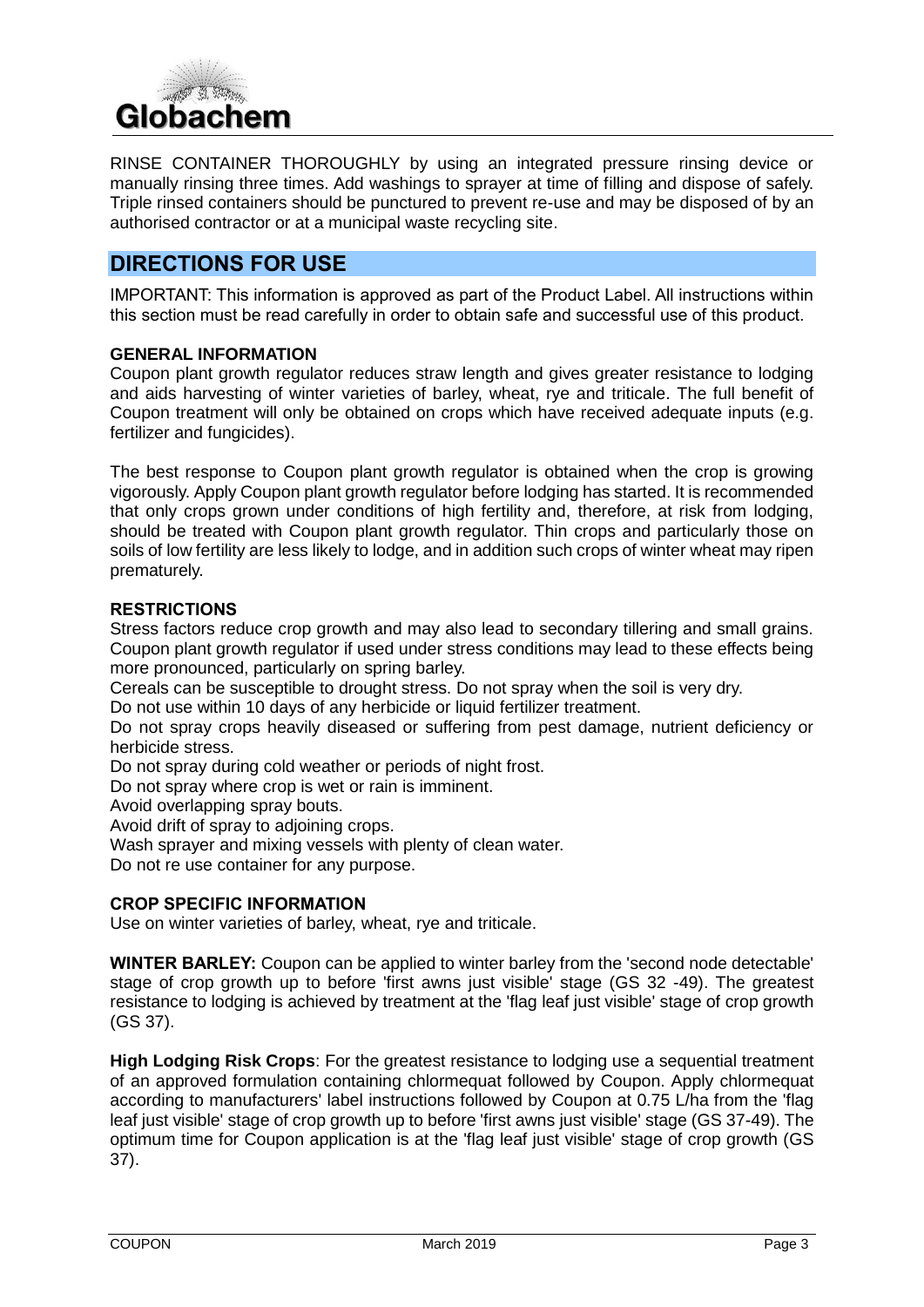

Where the crop has not received prior treatment with chlormequat apply Coupon at 1.0 L/ha from the 'flag leaf just visible' stage of crop growth up to 'first awns just visible' stage (GS 37 - 49).

Coupon may also be applied from the second node detectable stage of crop growth (GS 32) but the optimum time for Coupon application is at the 'flag leaf just visible' stage (GS 37).

**Low Lodging Risk Crops**: Where lodging is not expected to be a severe problem, the crop may be treated with a sequential programme of an approved formulation containing chlormequat followed by a reduced rate of Coupon. Apply chlormequat according to manufacturers' label instructions followed by Coupon at 0.5 L/ha from the 'flag leaf just visible' stage of crop growth up to 'first awns just visible' stage (GS 37 -49).

Where the crop has not received prior treatment with chlormequat apply Coupon at 0.75 L/ha from the 'flag leaf just visible' stage of crop growth up to the 'first awns just visible' stage (GS 37 -49). The optimum time for Coupon application is at the 'flag leaf just visible' stage of crop growth (GS 37).

**WINTER WHEAT:** For the greatest resistance to lodging use a sequential programme of an approved chlormequat product followed by Coupon. Apply chlormequat according to manufacturers' label instructions, followed by Coupon at 0.5 L/ha from the 'flag leaf just visible' stage of crop growth up to before 'flag leaf sheath opening' stage (GS 37- 47). Do not spray crops where the leaf sheaths have split and the ears are visible. Where the crop has not received prior treatment with chlormequat apply Coupon at 0.75 L/ha from the 'flag leaf just visible' stage of crop growth up to before 'flag leaf sheath opening' stage (GS 37 -47). Do not spray crops where the leaf sheaths have split and the ears are visible.

**WINTER TRITICALE:** Coupon may be applied at 1.0 L/ha from the 'flag leaf just visible' stage of crop growth up to before 'flag leaf sheath opening' stage (GS 37 -47). Do not spray crops where the leaf sheaths have split and the ears are visible. The best control of lodging will be given if the crop has received prior treatment with chlormequat at the recommended timing.

**WINTER RYE:** Apply Coupon at a maximum of 1.0 L/ha from the 'flag leaf just visible' stage of crop growth up to before 'first awns just visible' stage (GS 37 -49). Crops of winter rye which have received prior treatment with approved chlormequat products may be treated with Coupon from the 'flag leaf just visible' stage up to before 'first awns just visible' stage (GS 37 - 49).

Only crops which have been drilled early, have a high yield potential and are likely to suffer severe lodging should be treated with Coupon. Crops suffering from stress or likely to be stressed, for example due to soil conditions, should not be treated (see warning below) because undesirable side effects may occur, for example secondary (green) tillers, trapped heads, or shrivelled grains.

#### **SPRAYER APPLICATION**

Apply through a conventional field crop sprayer using medium nozzles at a pressure of 2-3 bar. Good spray coverage is essential. Ensure the sprayer is correctly calibrated before use and adjusted to give adequate and even coverage of the top leaves. Spray immediately after mixing. Spray quality: Coupon plant growth regulator should be applied as a **MEDIUM** spray (BCPC category). Water volume: 200-400 L/ha.

Coupon may also be applied in a reduced water volume of 100 litres per hectare as a **FINE**  spray (BCPC category) provided suitable spray nozzles are selected for this type of operation.